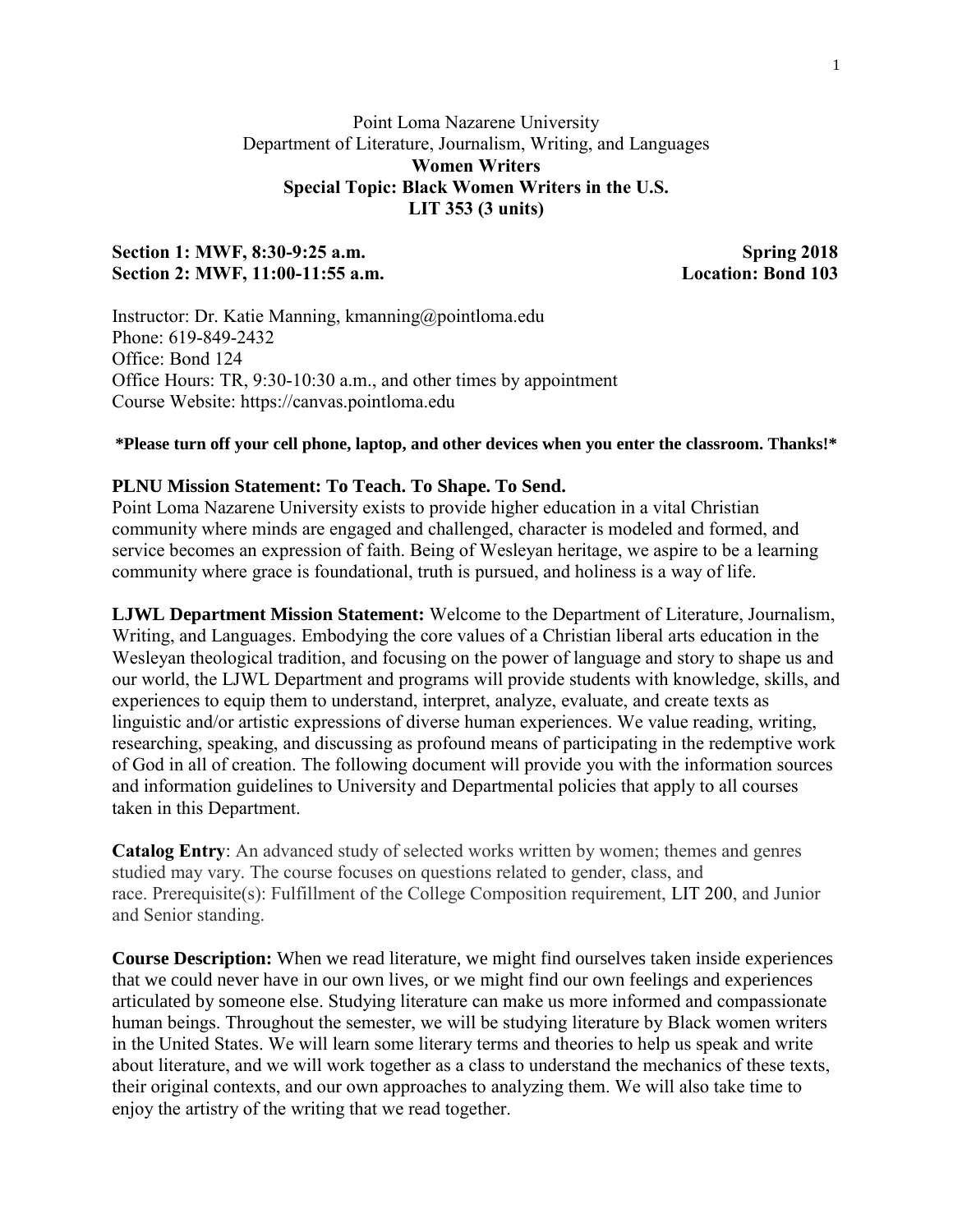#### **Required Materials**

Adichie, Chimamanda Ngozi. *We Should All Be Feminists*. ISBN: 9781101911761. Rankine, Claudia. *Citizen: An American Lyric*. ISBN: 9781555976903. Walker, Alice*. The Color Purple*. ISBN: 9780156031820. Additional readings and resources will be available in class and/or posted on Canvas. The obvious things: pen/pencil, loose-leaf paper, folder for storage, etc.

| By the end of this course, you<br>should be able to                                                                                                                 | <b>Related IDEA Outcomes</b>                                                                                                                                                                                                                              | Assignments                                                                                                                                                                       |
|---------------------------------------------------------------------------------------------------------------------------------------------------------------------|-----------------------------------------------------------------------------------------------------------------------------------------------------------------------------------------------------------------------------------------------------------|-----------------------------------------------------------------------------------------------------------------------------------------------------------------------------------|
| Identify representative writers<br>and texts in the English<br>language tradition.<br>Make observations about,<br>respond creatively to, and<br>analyze literature. | Gaining a broader<br>understanding and<br>appreciation of<br>intellectual/cultural activity<br>Developing creative<br>capacities; Developing skill in<br>expressing myself orally or in<br>writing; Learning to analyze<br>and critically evaluate ideas, | Readings, Reading Quizzes,<br>Reflections, Creative<br>Analysis, Recitation, Final<br>Essay, Exams<br>Class Discussions,<br>Reflections, Creative<br>Analysis, Final Essay, Exams |
|                                                                                                                                                                     | arguments, and points of view                                                                                                                                                                                                                             |                                                                                                                                                                                   |
| Apply important literary terms<br>and theories to speak and<br>write about literature.                                                                              | Gaining factual knowledge                                                                                                                                                                                                                                 | Reading Quizzes, Class<br>Discussions, Reflections,<br>Creative Analyses, Final<br>Essay, Exams                                                                                   |
| Articulate some intersections<br>between literature and culture.                                                                                                    | Gaining a broader<br>understanding and<br>appreciation of<br>intellectual/cultural activity;<br>Developing skill in expressing<br>myself orally or in writing;                                                                                            | Reflections, Creative<br>Analyses, Final Essay, Exams                                                                                                                             |

#### **Course Learning Outcomes**

**Diversity Statement:** Point Loma Nazarene University is committed to diversity in the classroom, in its publications and in its various organizations and components. Faculty and staff recognize that the diverse backgrounds and perspectives of their colleagues and students are best served through respect toward gender, disability, age, socioeconomic status, ethnicity, race, culture and other personal characteristics. In addition, the Department of Literature, Journalism, Writing, and Languages is committed to taking a leadership position that calls for promoting a commitment to diversity in and out of the classroom and in the practices of writing, journalism, and the study of literature and languages.

**FERPA (Family Educational Rights and Privacy Act) Policy**: In compliance with federal law, neither PLNU student ID nor social security number should be used in publicly posted grades or returned sets of assignments without student written permission. This class will meet the federal requirements by distributing all grades and papers individually. Also in compliance with FERPA, you will be the only person given information about your progress in this class unless you have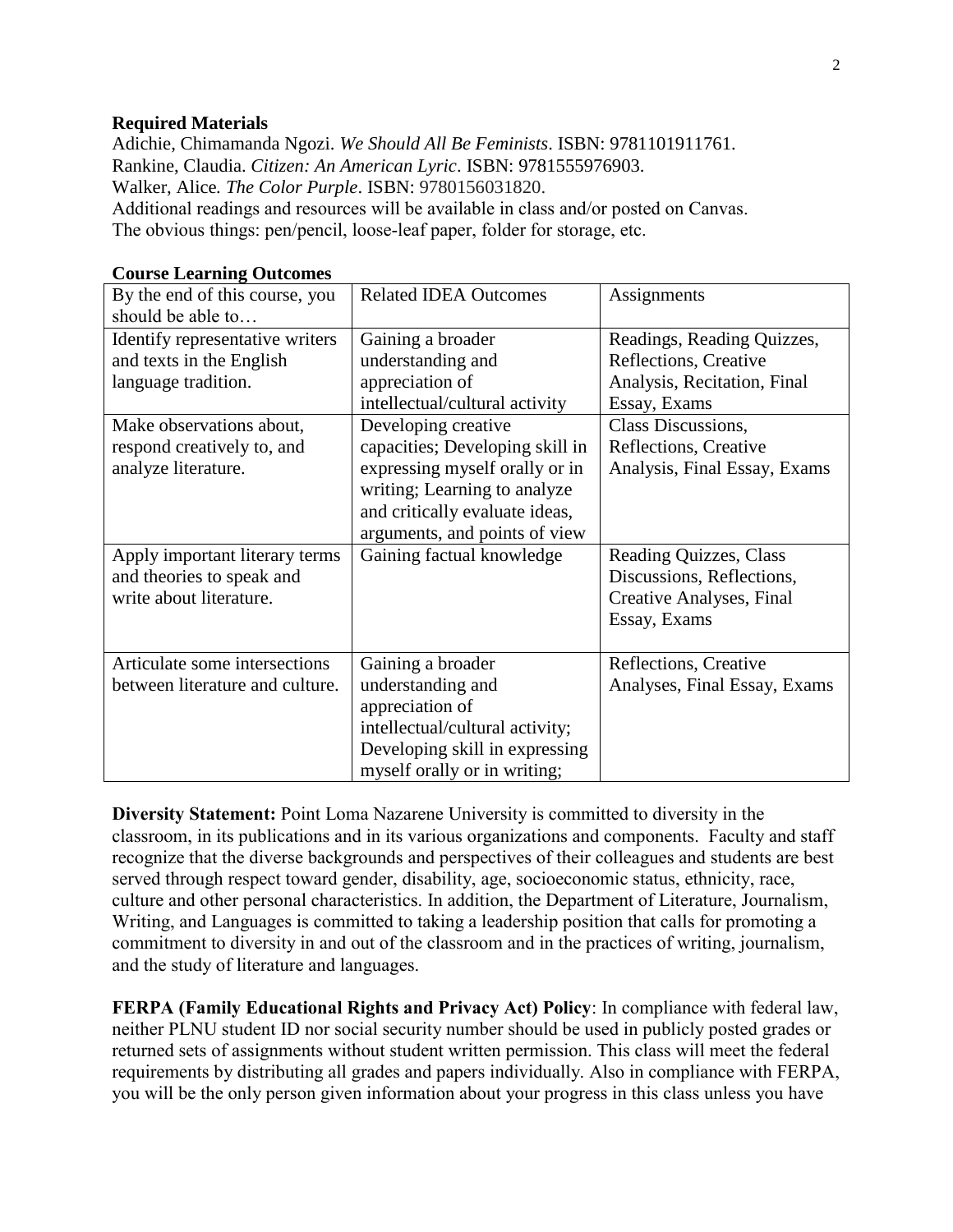designated others to receive it in the "Information Release" section of the student portal. See [Policy Statements](http://catalog.pointloma.edu/content.php?catoid=8&navoid=864) in the undergraduate student catalog.

**PLNU Academic Accommodations:** If you have a diagnosed disability, please contact PLNU's Disability Resource Center (DRC) within the first two weeks of class to demonstrate need and to register for accommodation by phone at 619-849-2486 or by e-mail at [DRC@pointloma.edu.](mailto:DRC@pointloma.edu) See [Disability Resource Center](http://www.pointloma.edu/experience/offices/administrative-offices/academic-advising-office/disability-resource-center) for additional information.

**PLNU Academic Honesty Policy:** Students should demonstrate academic honesty by doing original work and by giving appropriate credit to the ideas of others. Academic dishonesty is the act of presenting information, ideas, and/or concepts as one's own when in reality they are the results of another person's creativity and effort. A faculty member who believes a situation involving academic dishonesty has been detected may assign a failing grade for that assignment or examination, or, depending on the seriousness of the offense, for the course. Faculty should follow and students may appeal using the procedure in the university Catalog. See [Academic](http://catalog.pointloma.edu/content.php?catoid=18&navoid=1278)  [Policies](http://catalog.pointloma.edu/content.php?catoid=18&navoid=1278) for definitions of kinds of academic dishonesty and for further policy information.

For our class's purposes, writing is collaborative, and creative writers share and borrow from each other all the time. There are ways to do this that are acceptable (such as taking suggestions from professors and peers), but there are also ways to use other people's ideas or words in a way that is considered plagiarism (such as passing off somebody else's work as your own). We will discuss this further in class.

**PLNU Copyright Policy**: Point Loma Nazarene University, as a non-profit educational institution, is entitled by law to use materials protected by the US Copyright Act for classroom education. Any use of those materials outside the class may violate the law.

**PLNU Attendance and Participation Policy**: Regular and punctual attendance at all classes is considered essential to optimum academic achievement. If the student is absent from more than 10 percent of class meetings, the faculty member can file a written report which may result in deenrollment. If the absences exceed 20 percent, the student may be de-enrolled without notice until the university drop date or, after that date, receive the appropriate grade for their work and participation. See [Academic Policies](http://catalog.pointloma.edu/content.php?catoid=18&navoid=1278) in the Undergraduate Academic Catalog.

## CLASS POLICIES

Grade Distribution: In order to receive credit for the course, all of the following must be completed.

| Creative Analysis (30) | $10\% - 20$ pts |
|------------------------|-----------------|
| Reflections (30 each)  | $20\% - 40$ pts |
| <b>Reading Quizzes</b> | $15\% - 30$ pts |
| Recitation             | $10\% - 20$ pts |
| Midterm Exam           | $15\% - 30$ pts |
| Final Essay            | $15\% - 30$ pts |
| Final Exam             | $15\% - 30$ pts |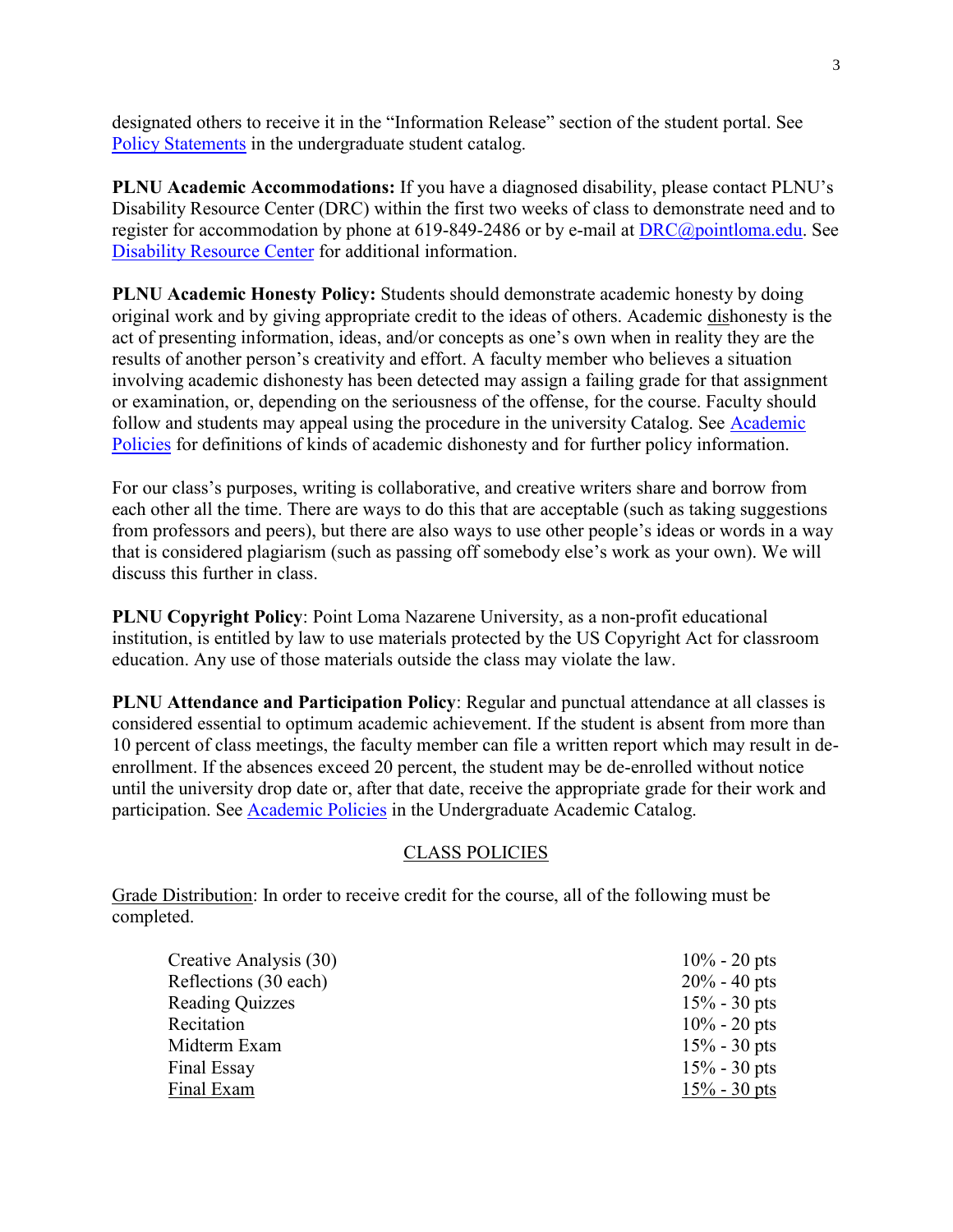#### Grading Scale & Definitions:

| $A \cdot 93 - 100\%$ | $B - 80-82$   | $D^{+}$ 67-69 |
|----------------------|---------------|---------------|
| $A - 90-92$          | $C + 77-79$   | $D: 63-66$    |
| $B + 87-89$          | $C: 73-76$    | D- $60-62$    |
| $B.83-86$            | $C - 70 - 72$ | $F:$ below 60 |

 $A =$  Phenomenal work that far exceeds the minimum requirements of the assignment; excellent logic, structure, and organization; virtually no grammar and punctuation errors.

 $B = Good$  work that exceeds the minimum requirements of the assignment; no major problems with logic, structure, and organization; very few grammar and punctuation errors.

 $C =$  Average work that meets the minimum requirements of the assignment; may have minor problems with logic, structure, and organization; may have some grammar and punctuation errors.

 $D =$  Poor work that does not fully meet the minimum requirements of the assignment; may have some problems with logic, structure, and organization; grammar and punctuation errors may hinder meaning.

 $F =$  Poor work that does not fulfill the assignment; may have serious problems with logic, structure, and organization; grammar and punctuation errors may obscure meaning.

Attendance & Participation: Because discussion will be an important part of our class, your regular attendance and participation are required for you to be successful. Your first two absences will not count against your grade, but use them wisely. For each additional absence, your total grade will be lowered by 5%; if you miss class more than 6 times (over 2 weeks), you will automatically fail this course. Coming to class unprepared, staring at a screen, or being disruptive in class will also count as an absence. If you already know that you'll be missing many classes due to some pre-existing schedule conflict, you should not take this course at this time. Also, since arriving late to class is distracting to your classmates (and to me), you are expected to arrive on time. Two late arrivals will count as one absence. Truly perfect attendance (with no tardies or absences of any kind—you were literally present for all of every class meeting) will earn you 1% of extra credit at the end of the semester.

Readings: Readings are due on the date they're listed in the course outline. As often as possible, bring your copy of the assigned reading to class with you for use in discussion. Read actively and make notes directly on the text and/or on the side (especially make extensive notes about the readings on Canvas).

Reading Quizzes: On days when reading assignments are due, I will often give brief quizzes at the very beginning of class. They will require short answers to a couple of questions or a longer answer to one question. This will motivate you to do the assigned reading, and it is extra incentive to get to class on time. These quizzes cannot be made up. You should keep all quizzes in a notebook or a folder, along with all of your class notes and other assignments. **Save everything** throughout the semester so that you can look back on previous work and build upon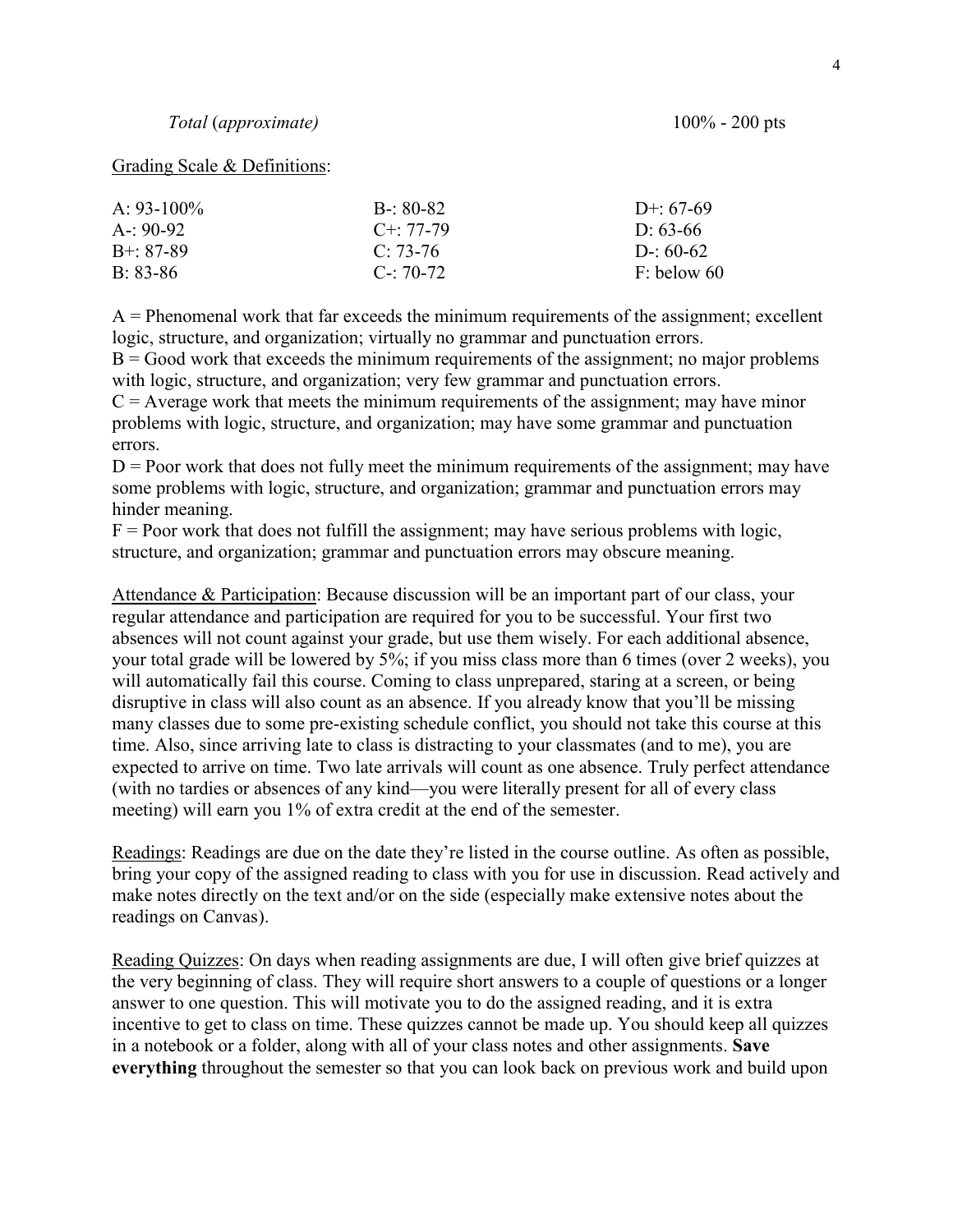it. This will also allow you to keep track of your grade in the class and to ensure that my final calculations are accurate.

Reflections: During this semester, you will complete two reflections that will serve as a springboard for class discussion. These reflections will contain the following:

- 1. Copy one poem or half-page of prose from that day's reading *twice by hand*.
- 2. Type a 1-2 page reflection: What stood out to you or changed for you when you slowed down and wrote by hand? What features of literary artistry are important in this piece? Read more about the author and her context online (let Wikipedia lead you to a more reliable source; don't write a summary of the author's bio or historical moment, but let those inform what you're saying about the literature.) Look up any words or cultural references that you don't know. This should mostly be your own thoughts and observations, but be sure to cite your sources if you do use any information or ideas from elsewhere.
- 3. Type up three final questions that might be useful for us to discuss together in class. These questions should be specific to the piece (not generic questions that you could ask of any piece of literature).

You will sign up for reflection due dates at the beginning of the semester. You need to be present in class on the days when your reflections are due.

Creative Response: You will turn in a creative response to one assigned text of your choice at mid-semester. Each creative response will have two distinct parts:

- 1. *Creative piece*: Write a poem or a short piece of prose that somehow responds to one of our assigned texts. You might write a  $21<sup>st</sup>$  century version of an older poem or an additional scene for *The Color Purple*, for example.
- 2. *Artist's statement*: Include a 1-paragraph artist's statement that discusses your writing process and choices, including any insights you gain about the original piece of literature.

Paper Format: All papers must be typed, double-spaced, in 12-point Times New Roman font, with one-inch margins, and in MLA format. (The only exception is the handwritten portion of your reflections.) See the MLA Format handout on Canvas for specific formatting guidance. Electronic submissions will not be accepted, except when approved by me or as required by the assignment.

Recitation: Because poems especially demand to be heard and remembered, you will memorize and recite for the class one of our assigned poems (or two very short poems, or see me to make arrangements for reciting part of an especially long poem). Your recitation should be practiced and nearly perfect. After your recitation, turn in a 1-2 page write-up about the poem and your experience of memorizing and reciting it: What new things did you notice? How did memorizing the poem affect your understanding, interpretation, and/or appreciation of the poem or poetry in general?

Exams: You will take a midterm exam and a final exam to demonstrate your knowledge of important authors, works, terms, and ideas covered in our class. If you read the literature closely,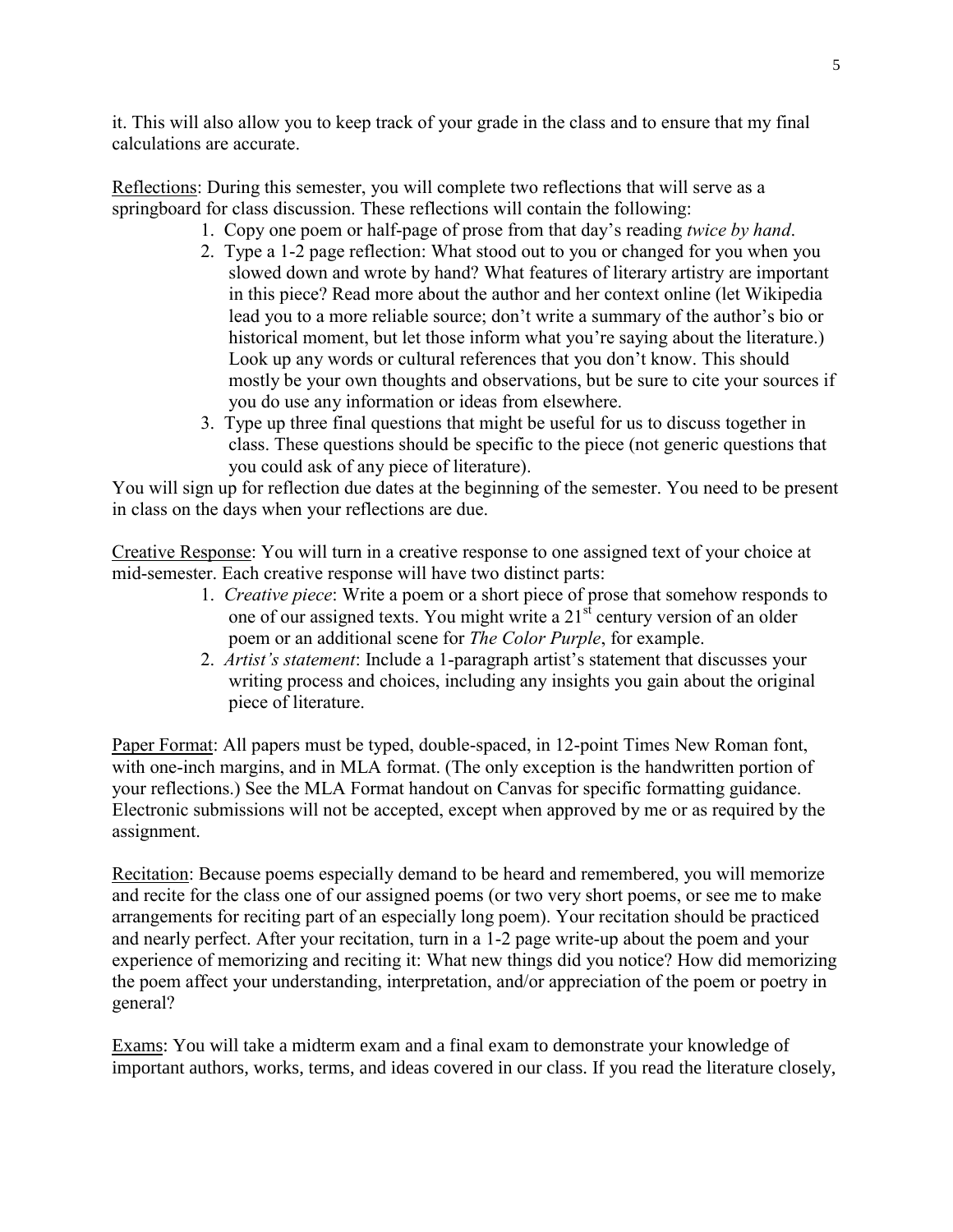take notes in class regularly, and study the texts and notes, you should have no problem passing. If you do not take one or both of these exams, you will automatically fail the course.

Final Essay: You will write a final essay for this course that will be due during the last week of classes. You will need to upload this essay to LiveText and bring a hard copy to class. More instructions will be provided later in the semester.

Due Dates: Dates when assignments are due are listed on the attached course outline; all written assignments are due at the beginning of class. I highly encourage you to visit with me one-onone during office hours to run topics, thesis statements, or drafts by me. Once an assignment receives a grade, there will be no further opportunities to revise for a new grade. **Late work is not acceptable.** If unusual circumstances will keep you from completing an assignment on time, please make arrangements with me for an extension BEFORE the due date (or if you wake up sick, please email me ASAP with your assignment so it will not be counted late). Special arrangements can only be made in advance, not after a due date, except in the case of a real emergency. Please complete all readings on time as well. All coursework must be completed by the end of our final exam period.

Extra Credit: You may earn extra points in two ways (in addition to perfect attendance):

- 1. Visit the Tutorial Center to get feedback on your Reflections or Final Essay. Turn in a brief write-up telling me what you worked on, with whom, when, and how it has affected your writing. Turn this in with an assignment for up to a 2% grade boost on that paper.
- 2. Writing events go on frequently at PLNU and in our larger San Diego community (check out [www.poetryinsandiego.com\)](www.poetryinsandiego.com). Attend an author lecture, reading, or workshop and write a 1-2 page critical reflection over what was said and how you can apply it to your reading and/or writing of literature. Due within one week of the event. This will earn you a 1% grade boost in the class (up to 2 times).

Canvas: A copy of this syllabus and assignments for our course are online at [https://canvas.pointloma.edu.](https://canvas.pointloma.edu/) You can access these course materials through the portal using your PLNU username and password.

PLNU Email: Your PLNU email account should be checked daily. This is the way that I will most frequently communicate with you outside of class, and it's also the way the university distributes important information.

Inclusive Language Statement: Because language is powerful and shapes the way we think, all public language used in this course, including written and spoken discourse, will be inclusive. This standard is outlined by all major academic style guides, including MLA, APA, and Chicago, and is the norm in university-level work. See the section on "Appropriate Language" at *The Purdue OWL*: [http://owl.english.purdue.edu/owl/resource/608/01.](http://owl.english.purdue.edu/owl/resource/608/01)

Public Discourse: Much of the work we will do in this class is cooperative. You should think of all your writing and speaking for and in class as public, not private, discourse. By continuing in this class, you acknowledge that your work will be viewed by others in the class.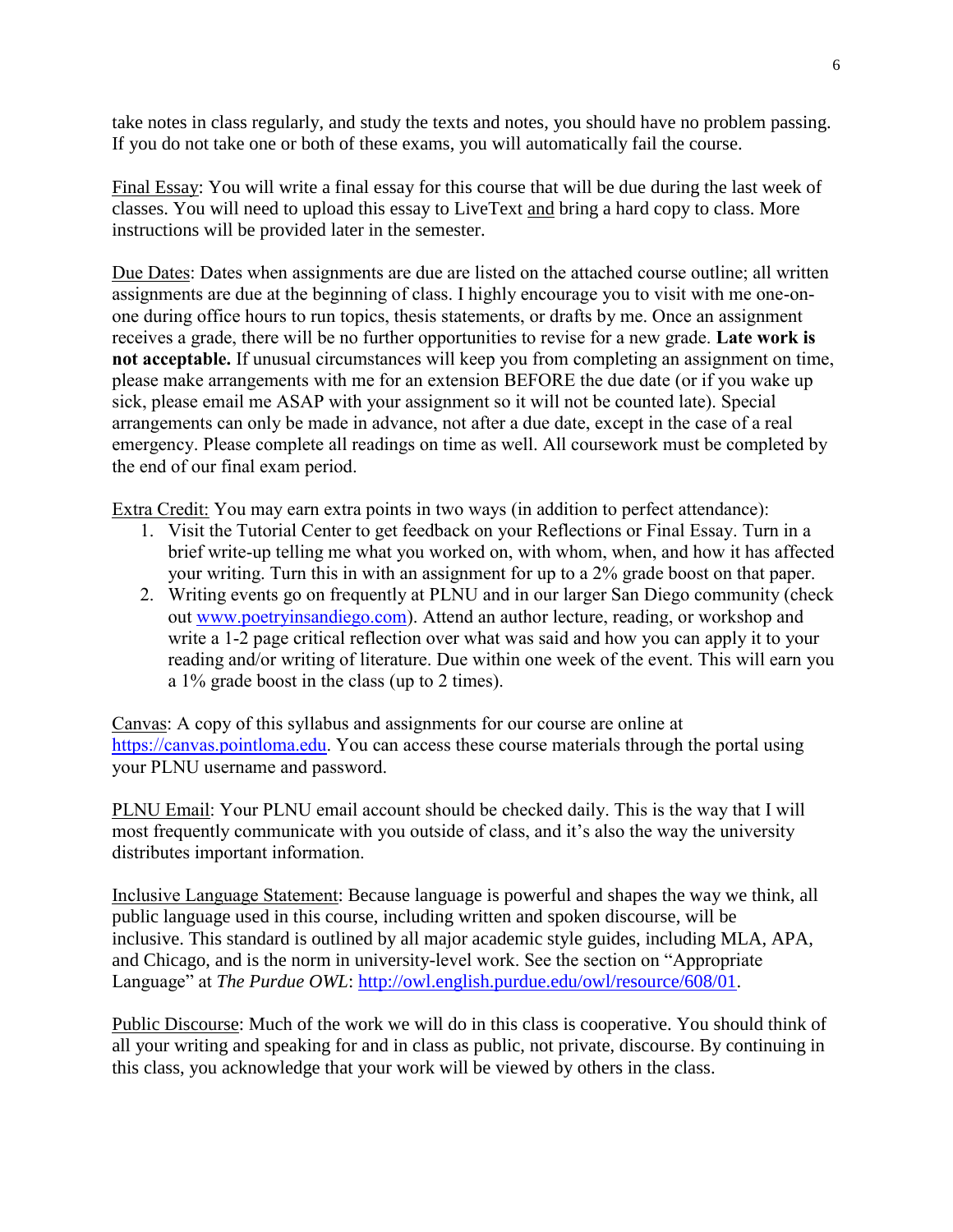*This syllabus is a contract. If you continue in this course, then you agree to comply with the class policies as stated here.*

# COURSE OUTLINE<sup>1</sup>

| T Jan 9    | Introductions and syllabus                                                                                                              |
|------------|-----------------------------------------------------------------------------------------------------------------------------------------|
| W Jan 10   | Read full syllabus (on Canvas)<br>Read MLA handout (on Canvas)<br>Get the books!<br>In Class: Defining terms<br>Sign up for reflections |
| $F$ Jan 12 | Read Sojourner Truth (on Canvas)                                                                                                        |
| $M$ Jan 15 | NO CLASS - MLK Day                                                                                                                      |
| W Jan 17   | Read Phyllis Wheatley & June Jordan (on Canvas)<br>Reflection 1                                                                         |
| $F$ Jan 19 | Read Zora Neale Hurston (on Canvas)<br>Reflection 2                                                                                     |
| M Jan 22   | Read Anita Scott Coleman (on Canvas)<br>Reflection 3                                                                                    |
| W Jan 24   | Read Mae V. Cowdery (on Canvas)<br>Reflection 4                                                                                         |
| $F$ Jan 26 | Read Gwendolyn Brooks (on Canvas)<br>Reflection 5                                                                                       |
| M Jan 29   | Read Maya Angelou (on Canvas)<br>Reflection 6                                                                                           |
| W Jan 31   | Read Audre Lorde (on Canvas)<br>Reflection 7                                                                                            |
| F Feb 2    | Read Lucille Clifton (on Canvas)<br>Reflection 8                                                                                        |

 $\overline{a}$ 

 $<sup>1</sup>$  This schedule may be changed at the instructor's discretion.</sup>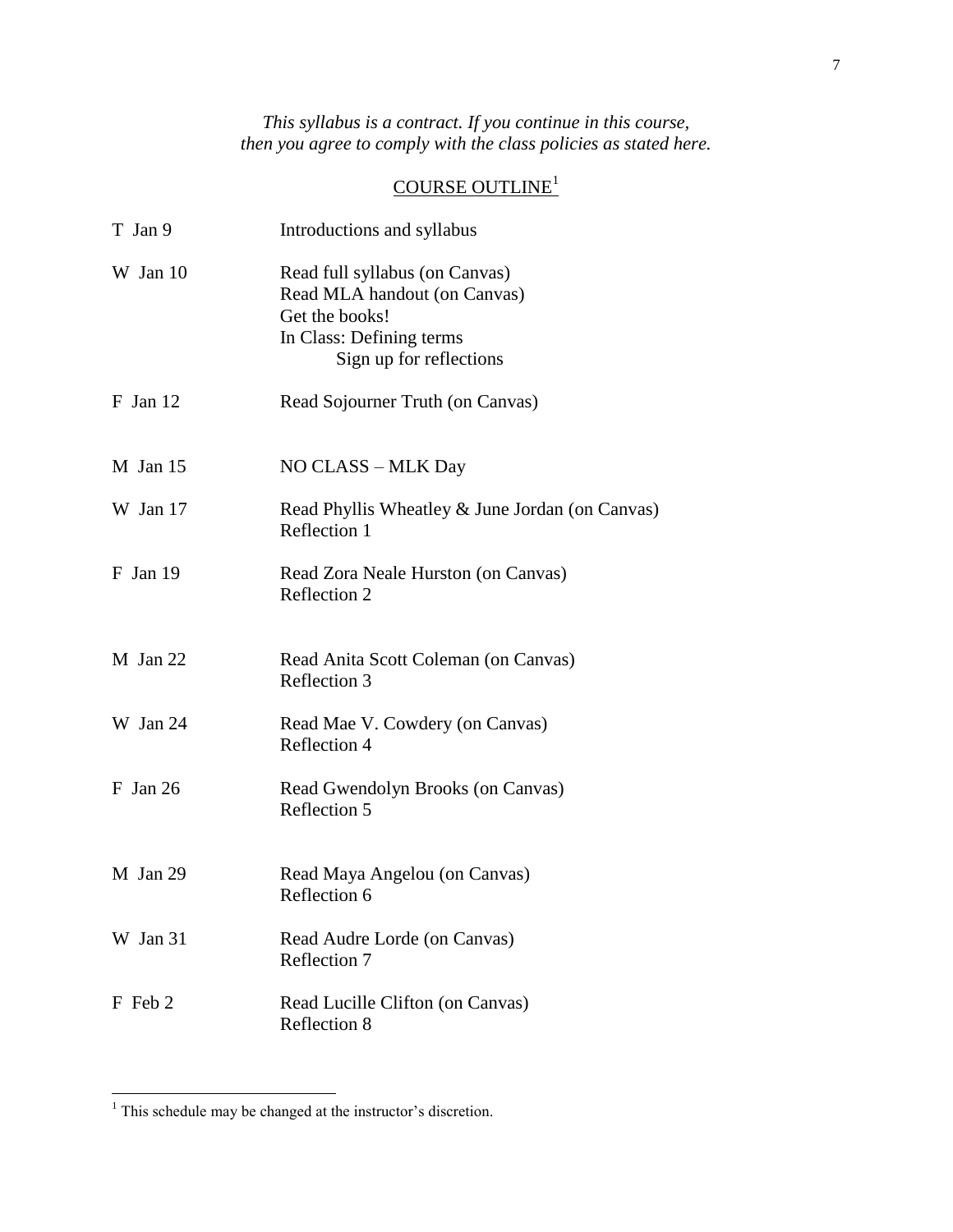| M Feb 5  | Read Toni Morrison (to middle of pg. 13)                                                                                                                            |
|----------|---------------------------------------------------------------------------------------------------------------------------------------------------------------------|
| W Feb 7  | Read Toni Morrison (to end) & Bernice Johnson Reagon (on Canvas)<br>Reflection 9                                                                                    |
| F Feb 9  | Read Alice Walker's <i>The Color Purple</i> (page numbers TBA)<br>Reflection 10                                                                                     |
| M Feb 12 | Read Alice Walker's The Color Purple<br>Reflection 11                                                                                                               |
| W Feb 14 | Read Alice Walker's The Color Purple<br>Reflection 12                                                                                                               |
| F Feb 16 | Read Alice Walker's The Color Purple<br>Reflection 1                                                                                                                |
| M Feb 19 | Read Alice Walker's The Color Purple<br>Reflection 2                                                                                                                |
|          | <i>*Bonus events:</i> Writers' Symposium by the Sea – all week!                                                                                                     |
|          | Full schedule: http://www.pointloma.edu/experience/academics/schools-<br>departments/department-literature-journalism-modern-<br>languages/events/writers-symposium |
| W Feb 21 | Read Alice Walker's The Color Purple<br>Reflection 3                                                                                                                |
| F Feb 23 | Read Alice Walker's The Color Purple<br>Reflection 4                                                                                                                |
| M Feb 26 | Read Alice Walker's The Color Purple<br>In Class: Movie                                                                                                             |
| W Feb 28 | Read Alice Walker's The Color Purple<br>In Class: Movie                                                                                                             |
| F Mar 2  | Read Alice Walker's The Color Purple<br>In Class: Movie & Discussion                                                                                                |

M Mar  $5 - F$  Mar  $9$  SPRING BREAK!  $\odot$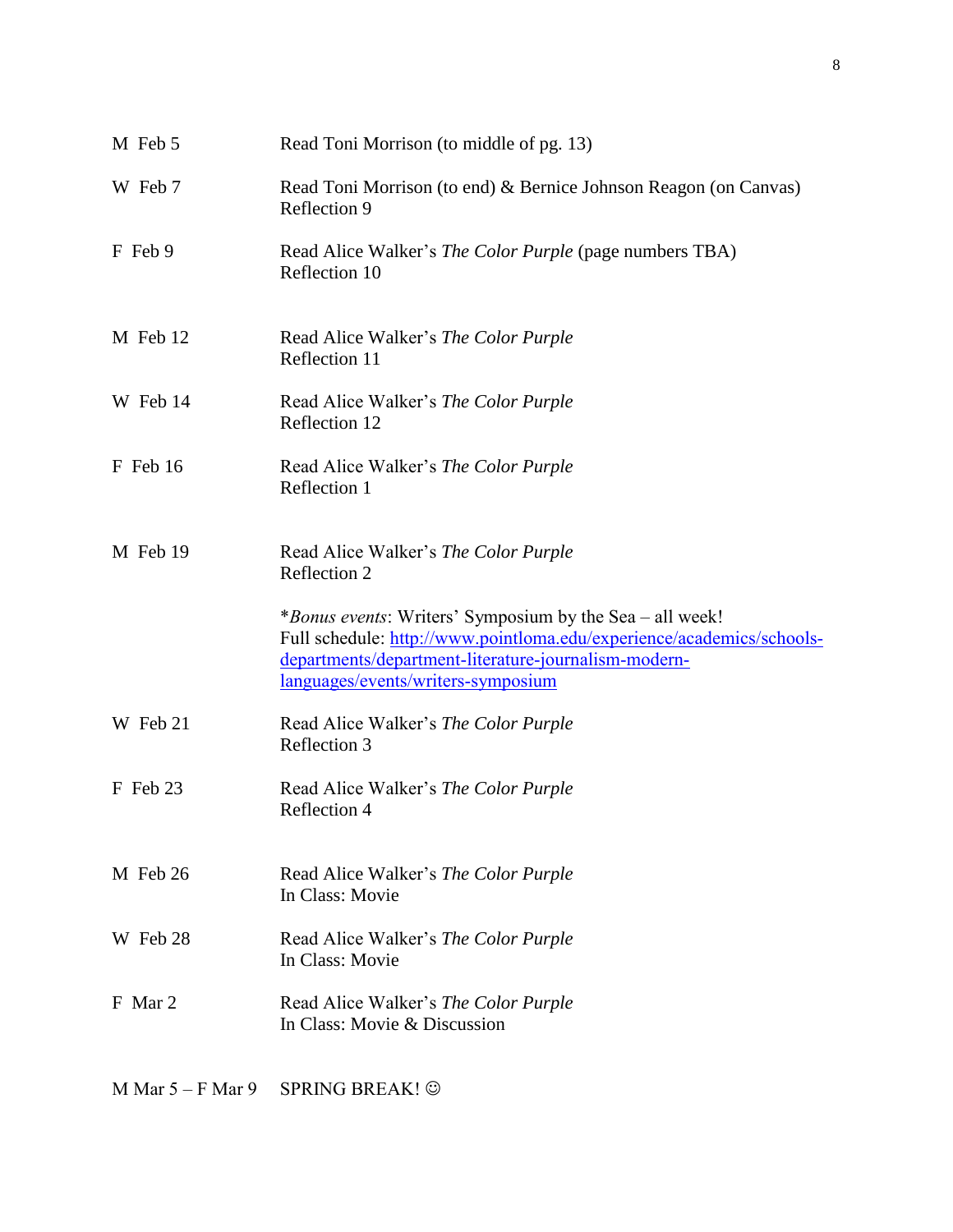| M Mar 12        | <b>DUE: Creative Response 1</b><br><b>Midterm Review</b>                                                                                                                              |
|-----------------|---------------------------------------------------------------------------------------------------------------------------------------------------------------------------------------|
| W Mar 14        | Midterm Exam                                                                                                                                                                          |
| <b>F</b> Mar 16 | Read Mari Evans (on Canvas)<br>Reflection 5                                                                                                                                           |
| M Mar 19        | Read Nikki Giovanni (on Canvas)<br>Reflection 6                                                                                                                                       |
| W Mar 21        | Read Rita Dove (on Canvas)<br>Reflection 7                                                                                                                                            |
| F Mar 23        | CONFERENCES (required for grades below B, optional for others)<br>*Last day to drop                                                                                                   |
| M Mar 26        | Read Elizabeth Alexander (on Canvas)<br>Reflection 8                                                                                                                                  |
| W Mar 28        | <b>NO CLASS</b>                                                                                                                                                                       |
|                 | R Mar 29 – M Apr 2 EASTER BREAK! ©                                                                                                                                                    |
| W Apr 4         | Read Natasha Trethewey (on Canvas)<br>Reflection 9                                                                                                                                    |
| $F$ Apr 6       | Read Allison Joseph (on Canvas)<br>Reflection 10                                                                                                                                      |
|                 | *Bonus event: After-Hours Poetry Party<br>Ryan Library, $3rd$ floor, 5 p.m.<br>(Bring a poem to read! We will not let the poetry shelves stay silent during<br>National Poetry Month) |
| M Apr 9         | Read Lauren K. Alleyne (on Canvas)<br>Reflection 11                                                                                                                                   |
| W Apr 11        | Read Claudia Rankine's Citizen (to pg. 79)                                                                                                                                            |